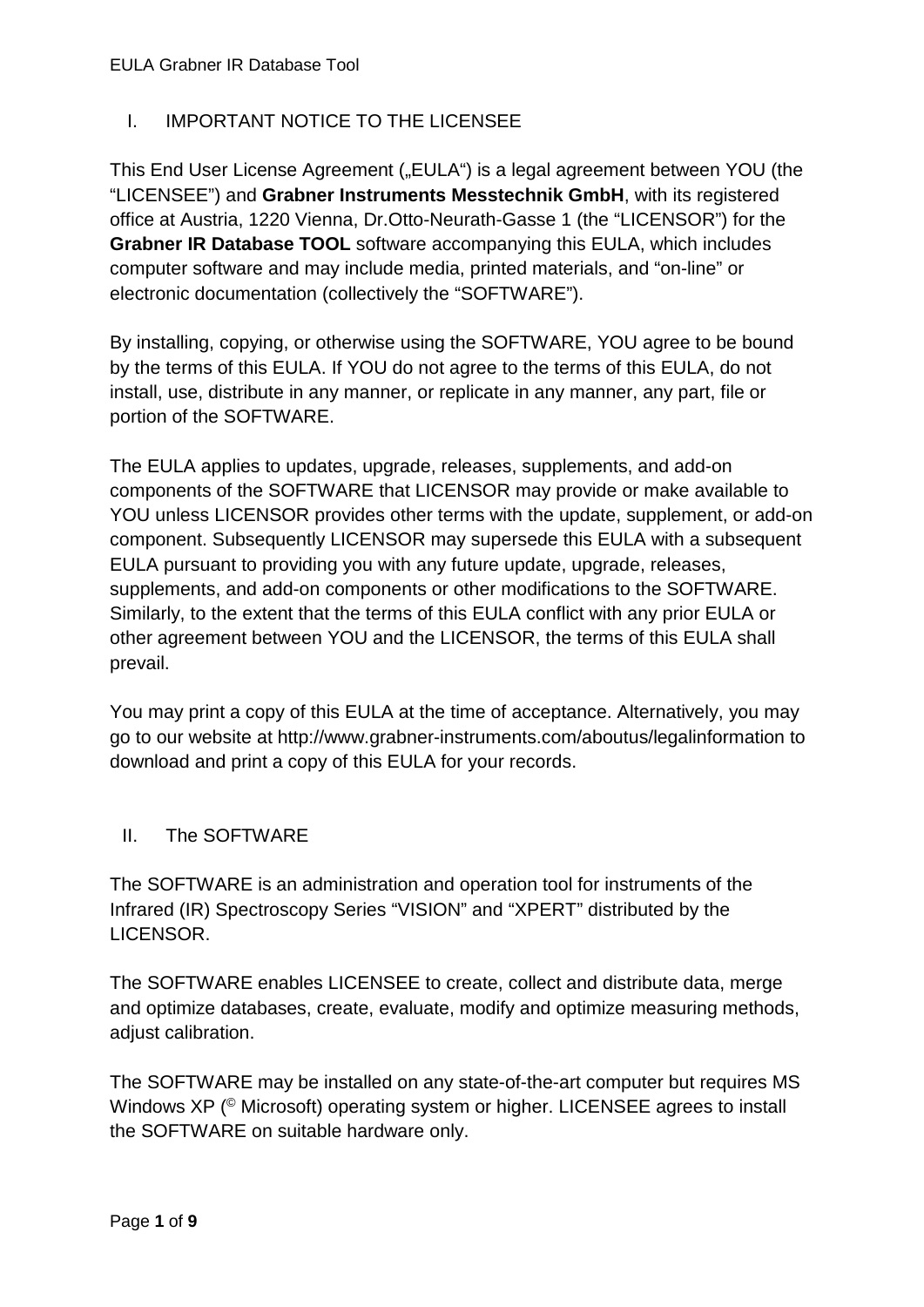### III. GRANT OF LICENSE

The SOFTWARE is subject to be licensed by the LICENSOR. License will be granted due to acquisition of the SOFTWARE License by the LICENSEE, the terms of the acquisition of the SOFTWARE is subject to a separate purchase agreement.

Subject to this EULA, LICENSOR grants and LICENSEE accepts, a non-exclusive, unlimited (perpetual), revocable, non-transferable license to use the SOFTWARE (except as provided below).

# IV. LIMITATIONS OF THE USE OF LICENSE

This EULA does not grant any rights in connection with any trademarks or service marks of the LICENSOR or its suppliers.

The SOFTWARE is subject to the use of the DEVICE only. LICENSEE shall not be entitled to use the SOFTWARE in connection with other devices / products / instruments etc.

The SOFTWARE is subject to the use on a "one-copy-one-device-only" basis. This means that LICENSEE is entitled to use one copy of the SOFTWARE solely on one DEVICE. The use of the SOFTWARE on more than one DEVICE or the transfer of the SOFTWARE to another DEVICE is not covered by this license.

LICENSEE may make a backup-copy of the SOFTWARE solely for archival purposes. Except as expressly provided in this EULA, LICENSEE may not otherwise make copies of the SOFTWARE. The backup-copy must contain the same copyright, patent and other intellectual property markings that appear on or in the SOFTWARE.

LICENSEE may not reverse engineer, decompile, or disassemble the SOFTWARE, or otherwise attempt to discover the source code of the SOFTWARE. Any attempt to do so shall immediately terminate this license – except and only to the extent that such activity may be expressly permitted by applicable law notwithstanding this limitation.

LICENSEE may not make any changes or modifications to any portion of the SOFTWARE, or create any derivative works, without the prior written consent of LICENSOR.

LICENSEE may not remove any proprietary notices, copyright, patent or other intellectual property markings or labels from the SOFTWARE.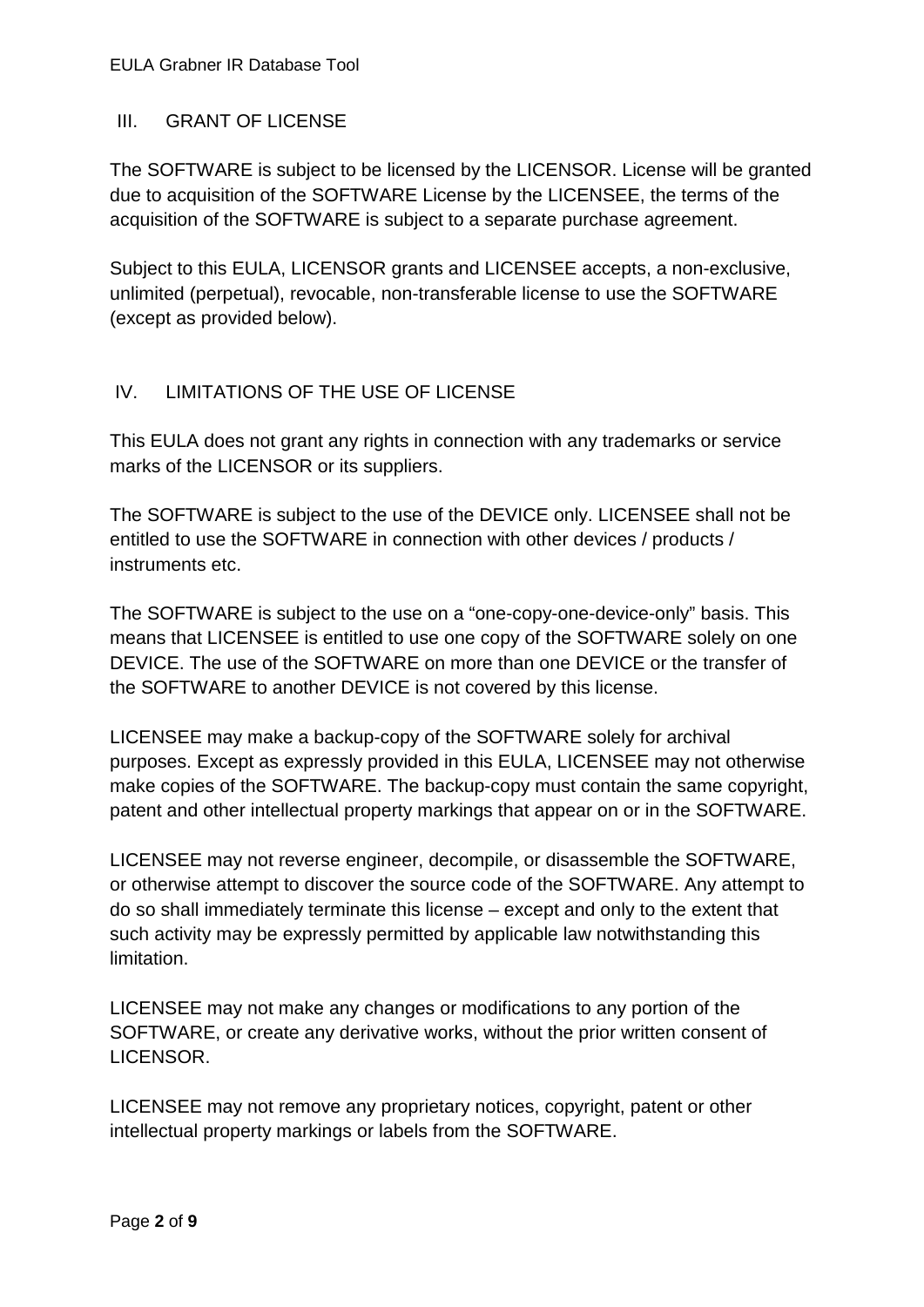LICENSEE may not distribute, redistribute, sub-license, rent, sell, or otherwise transfer the SOFTWARE to any third party. Any distribution, redistribution, sublicense, rent, sell or transfer of the SOFTWARE in violation of this EULA, in whole or in part, will be void ab initio.

LICENSEE may not encumber or suffer to exist any lien or security interest on the SOFTWARE.

### V. ACTIVATION OF THE LICENSE

Installation of the SOFTWARE will be made by means of a download from the LICENSOR's website.

To activate the SOFTWARE the LICENSEE has to follow the activation instructions provided on the LICENSOR's website and/or incorporated into the SOFTWARE.

The SOFTWARE may use LICENSEE's internal network and internet connection for the purpose of transmitting license-related data at the time of installation, registration, use, or update to a license server operated by the LICENSOR and validating the authenticity of the license-related data. Activation is based on the exchange of license-related data between LICENSEE's computer and LICENSOR's license server. LICENSEE agrees that LICENSOR may use these measures in order to protect LICENSOR against unlicensed or illegal use of the SOFTWARE and to improve customer service.

# VI. DATA COLLECTION / PRIVACY POLICY

a) What kind of data is collected?

Personal information such as name, e-mail address, phone number, company, job title and role (all of it to be filled in at the time of license registration). Part of the personal information will be used by the LICENSOR to send news about products of the LICENSOR ("marketing purposes").

#### DIP does not:

- $\triangleright$  collect any personal information beyond the registration data;
- $\triangleright$  collect any data regarding the use of the computer the SOFTWARE is activated and used beyond the use of the SOFTWARE;
- $\triangleright$  collect any data from the computer the SOFTWARE is activated or the LICENSEE's internal network beyond the use of the SOFTWARE.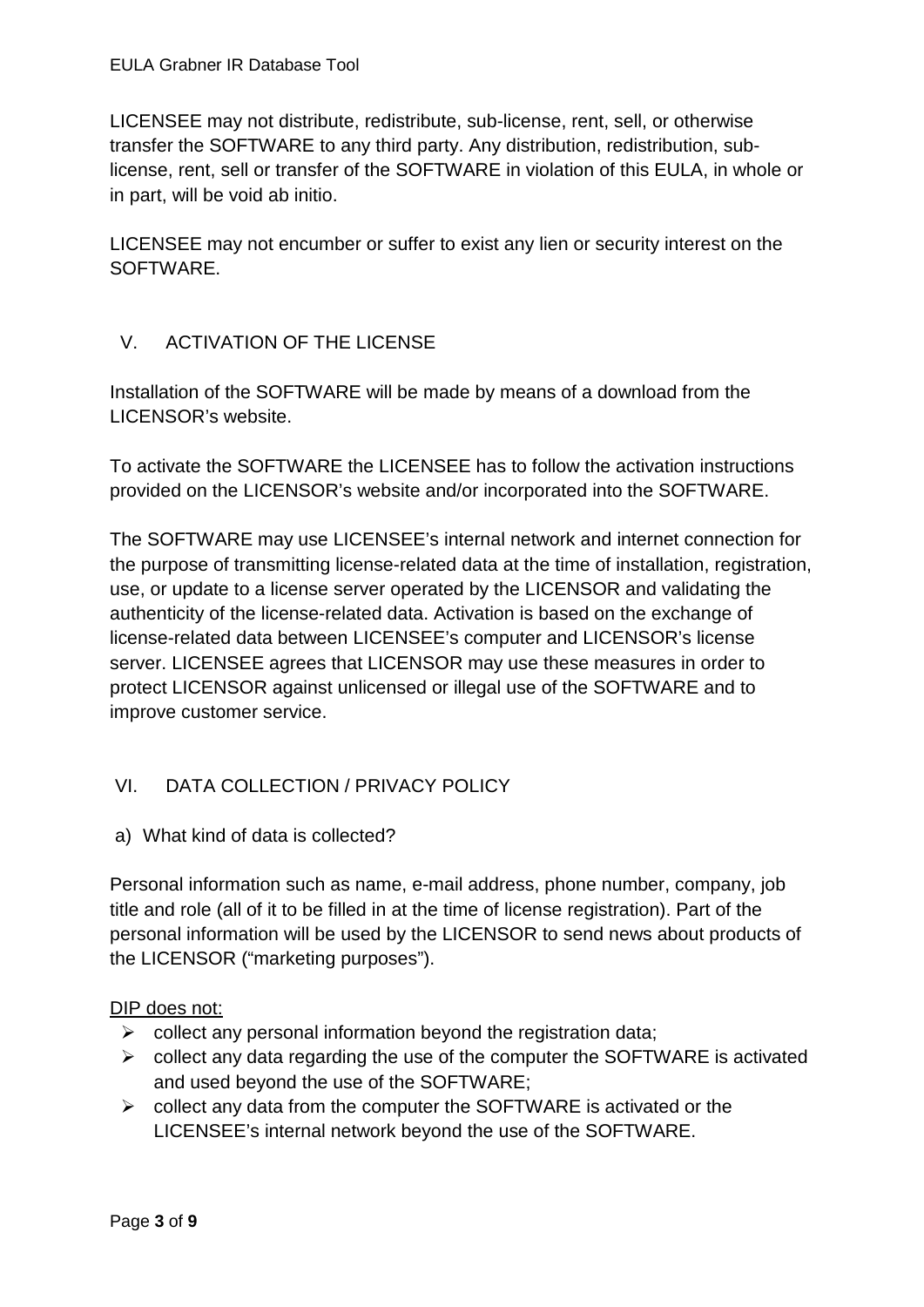#### EULA Grabner IR Database Tool

b) How is data collected?

Personal information/data is collected by the registration website and stored for case of need, which will be a service, maintenance, product development case and marketing purpose as described above only.

#### c) Why does LICENSOR collect the data?

Personal data which will be used for marketing purposes will be collected in a marketing database and used to inform the USER about products and services of the LICENSOR.

In accordance with the provisions of the Austrian Telecommunications Act (TKG), §107, USER will be enabled to deregister from the marketing database by activating the relevant link implemented into the e-mail-message. If the USER deregisters his personal information will be deleted from the marketing database. d) How does LICENSOR protect personal information/data?

LICENSOR has security measures in place to protect the loss, misuse and alteration of personal information / data under its control. Inside LICENSOR's organization, personal information and data is stored in password-controlled servers with limited and controlled access on a need-to-know basis.

While LICENSOR cannot guarantee that loss, misuse or alteration to personal information or data will not occur, LICENSOR takes many precautions to prevent such unfortunate occurrences. However, LICENSOR accepts no liability for any unintentional disclosure.

Except where enforced by law, LICENSOR will not share personal information / data outside of LICENSOR's organization.

#### e) Important Notice

Please note that the personal information / data may be transferred outside of the European Economic Area, for purposes of processing, analysis, and review, by AMETEK Inc., a company located at 1100 Cassatt Road, Berwyn, PA 19312, U.S.A., which is the holding company of the LICENSOR. LICENSEE and USER are advised that the United States uses a sectoral model of privacy protection that relies on a mix of legislation, governmental regulation, and self-regulation. LICENSEE and USER are further advised that the Council of the European Union has found that this model does not provide "adequate" privacy protections as contemplated by Article 25 of the European Union's Data Directive. (Directive 95/46/EC, 1995 O.J. (L 281) 31). Article 26 of the European Union's Data Directive allows for transfer of personal data from the European Union to a third country if the individual has unambiguously given his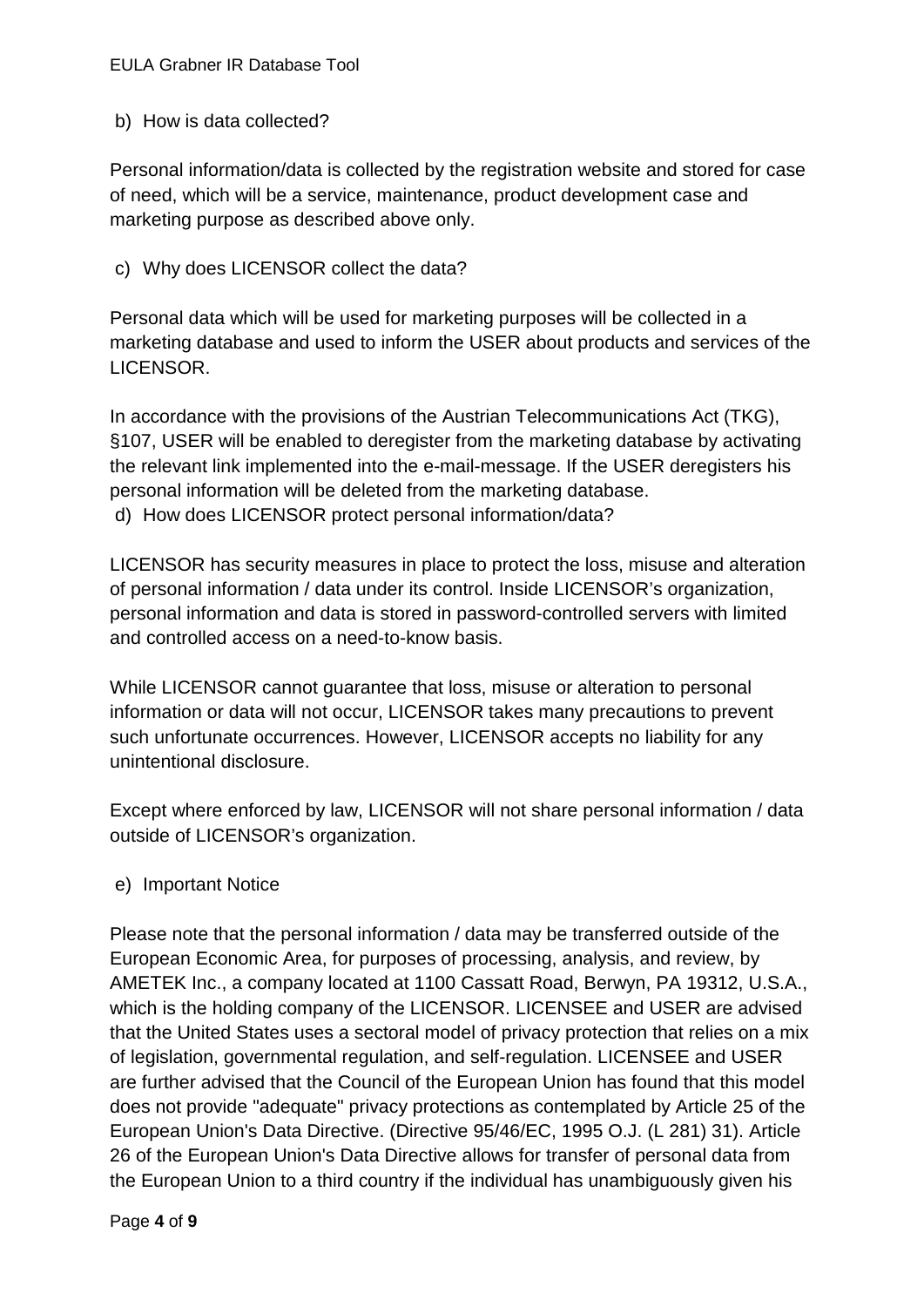consent to the transfer of personal information, regardless of the third country's level of protection. By agreeing to this EULA, the privacy policy incorporated therein, and by giving its consent to the USER registration, LICENSEE and the USER consent to the transfer of all such information to the United States and the processing of that information as described in this EULA.

### VII. INTELLECTUAL PROPERTY

LICENSEE acknowledges that the SOFTWARE and any copies that LICENSEE is authorized to make are the intellectual property of and are owned by LICENSOR and its suppliers.

The structure, organization and code of the SOFTWARE are the valuable trade secrets and confidential information of the LICENSOR and its suppliers. The SOFTWARE is protected by copyright, including without limitation by United States Copyright Law, international treaty provisions and applicable laws by the country in which it is being used.

LICENSEE acknowledges that LICENSOR retains the ownership of all patents, copyrights, trade secrets, trademarks and other intellectual property rights pertaining to the SOFTWARE, and that LICENSOR's ownership rights extend to any images, photographs, animations, videos, audio, music, text and "applets" incorporated into the SOFTWARE and all accompanying printed material.

LICENSEE shall take no actions which adversely affect LICENSOR's intellectual property right in the SOFTWARE.

No title on the SOFTWARE is transferred to the LICENSEE by means of this EULA. All rights not expressly granted under this EULA are reserved by LICENSOR and its suppliers.

### VIII. LIMITED WARRANTY

LICENSOR provides the SOFTWARE "as is" without warranty of any kind, express, implied or statutory, including but not limited to any implied warranties or conditions of merchantability, fitness for a particular purpose, quality, performance, noninfringement, lack of viruses, and lack of negligence or lack of workmanlike effort. If applicable law requires a warranty, the required warranty is limited to two (2) years from installation of the SOFTWARE.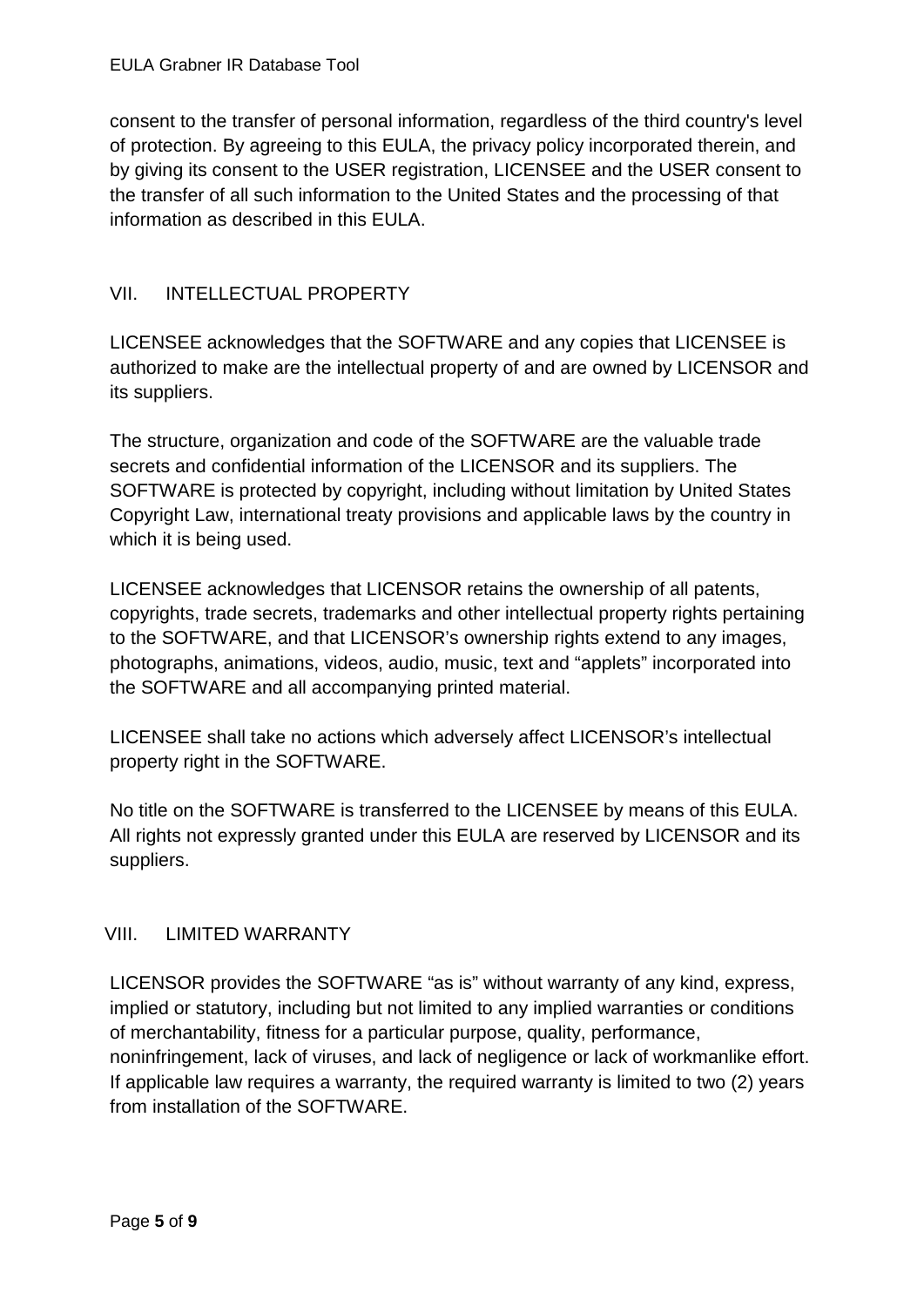Computer programs are inherently complex, and the SOFTWARE may not be free of errors. The SOFTWARE is provided with all faults and the entire risk as to satisfactory quality, performance, accuracy and effort is with the LICENSEE.

LICENSOR does not make any express or implied warranty or representation to LICENSEE or any third party whatsoever with regard to any data captured, transferred, accessed or shared using the SOFTWARE and shall not be liable to LICENSEE or any third party for any cost or damage arising, either directly or indirectly, from any loss of data.

# IX. LIMITED LIABILITY

To the maximum extent permitted by applicable law even if a remedy fails its essential purpose, in no event shall LICENSOR or its suppliers be liable for any special, incidental, direct, indirect or consequential damages whatsoever, including without limitation, damages for loss of business profits, business interruption, loss of business information, computer failure or malfunction, or any other pecuniary loss, arising out of the use of or inability to use the SOFTWARE or the provision of or failure to provide support services, even if LICENSOR has been advised of the possibility of such damages. Unless applicable law provides otherwise, LICENSOR's entire liability under any provision of this EULA shall in any case be limited to the amount actually paid by LICENSEE for the SOFTWARE.

# X. LICENSEE'S REMEDIES

LICENSEE's sole and exclusive remedies for any damages or loss in any way connected with the SOFTWARE shall be, at LICENSOR's option, either to bring the performance of the SOFTWARE into substantial compliance with the functional specifications, or to return an appropriate portion of any payment made by LICENSEE to LICENSOR with respect to the applicable portion of the SOFTWARE based on a 5-year-amortization of the SOFTWARE.

### XI. INDEMNIFICATION

LICENSOR shall indemnify LICENSEE against all claims, liabilities, and costs, including reasonable attorneys' fees, reasonably incurred in the defense of any claim brought against LICENSEE by third party alleging that LICENSEE's use of the SOFTWARE infringes or misappropriates any patent, a copyright, or trade secret rights, provided that the alleged infringement results from licensed use of the SOFTWARE and LICENSEE promptly notifies LICENSOR in writing of any such claim and LICENSOR is permitted to fully control the defense and any settlement of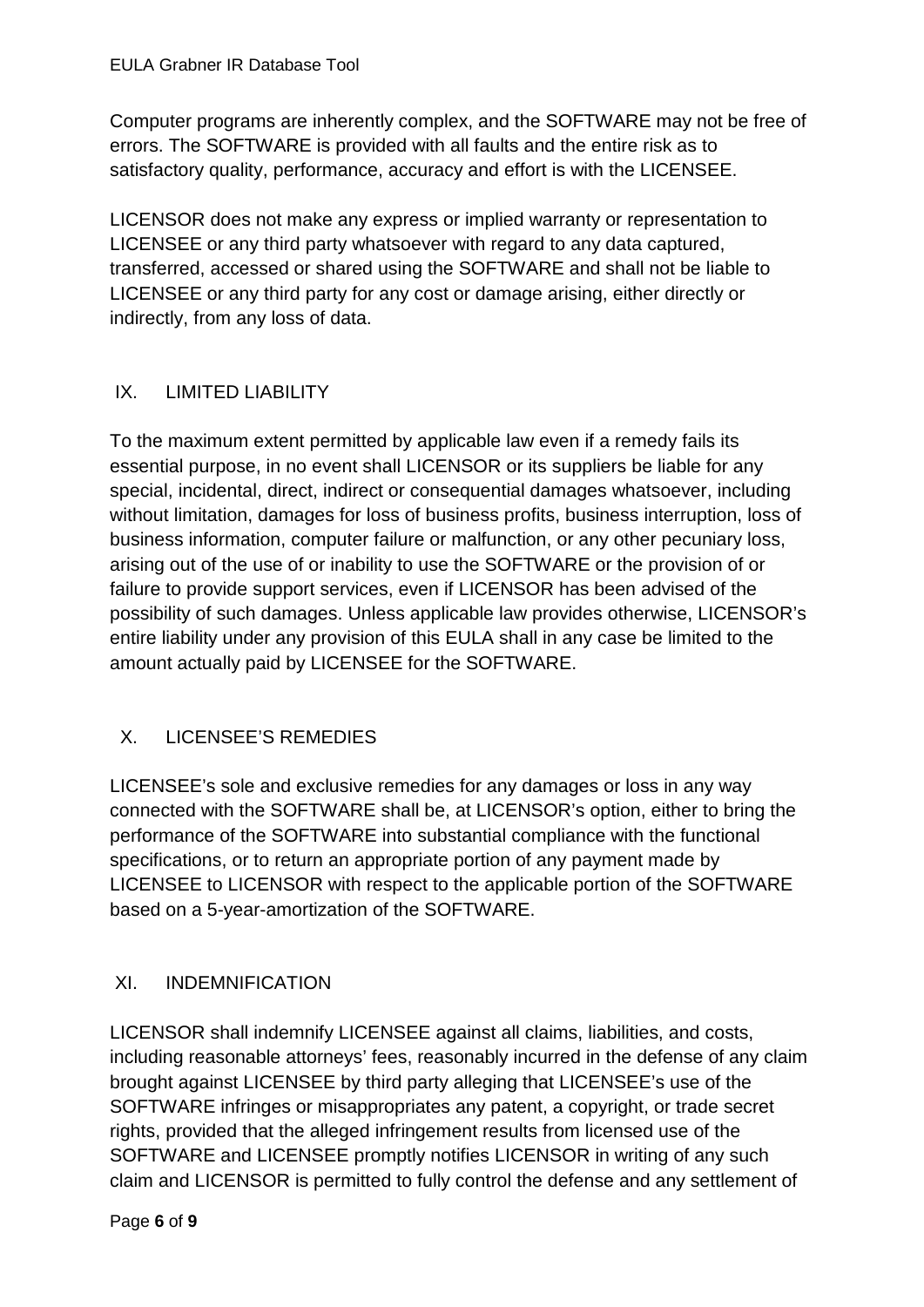such claim as long as such settlement shall not include a financial obligation on LICENSEE.

LICENSEE shall fully cooperate in the defense of such claim and may appear, at its own expense, through counsel reasonably acceptable by LICENSOR. LICENSOR may settle any claim on a basis requiring LICENSOR to substitute for the SOFTWARE alternative substantially equivalent non-infringing programs.

The foregoing constitutes LICENSOR's sole and exclusive liability for intellectual property infringement. This Indemnity does not apply to infringements that would not be such.

LICENSEE shall not take any action in response to any infringement or alleged infringement by third parties of the SOFTWARE.

# XII. THIRD PARTY ROYALTY TITLES

In some cases, third parties may require a separate license agreement for the right to use some specific intellectual property (software, etc.), which means that the license acquired by LICENSOR grants the right to transfer the intellectual product, but subject to the acquisition of a separate license agreement between the third party and LICENSEE.

In that case, LICENSOR shall not be held responsible for any costs (royalty fees) accrued to LICENSEE. Thus, this specific case of Third Party Royalty Titles shall not be subject to the indemnification obligation of LICENSOR.

# XIII. EXPORT RESTRICTIONS

The SOFTWARE contains encryption technology that is controlled for export by the U.S. Government. LICENSEE agrees to fully comply with all relevant export laws and regulations of the United States to assure that the SOFTWARE is not exported, directly or indirectly (including as a result of providing access to the SOFTWARE to a national or resident of an embargoed or restricted country), in violation of such export laws, or the applicable laws of any other jurisdiction or provided to anyone on the U.S. Treasury Department's list of Specially Designated Nationals or the U.S. Commerce Department's Table of Denial Orders or Entity List.

Among others, the Export Laws provide that the SOFTWARE may not be exported or re-exported to certain countries that are embargoed or restricted, or to certain restricted persons. In addition to other restrictions described in this section, you may not use the SOFTWARE, or export the SOFTWARE to any destination where you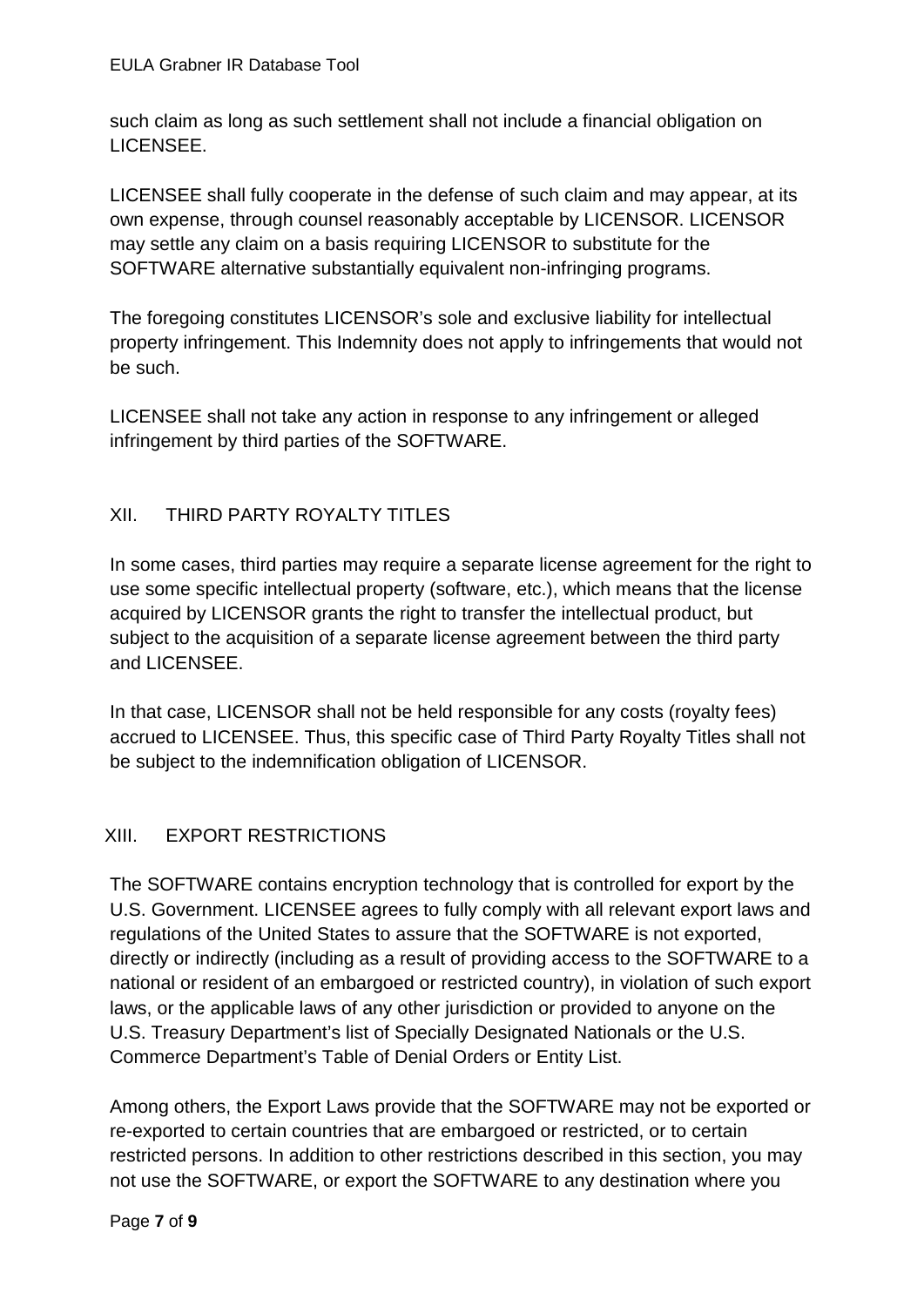know or have reason to know that the SOFTWARE may be used, in connection with the proliferation of nuclear, chemical or biological weapons or missiles.

LICENSEE shall hold LICENSOR harmless in connection with any breach of this Section.

### XIV. MAINTENANCE OF THE SOFTWARE

Only LICENSOR and third parties, named and certified by LICENSOR, shall be entitled to deliver maintenance services for the SOFTWARE which may be based on a maintenance agreement.

### XV. TERMINATION

Without prejudice to other rights, LICENSOR may terminate this EULA if LICENSEE fails to comply with the terms and conditions of this EULA. In such event, LICENSEE must immediately destroy all copies of the SOFTWARE and all of its component parts.

Termination of the EULA shall not release the LICENSEE from any liability which, at the time of termination, has already accrued or which thereafter may accrue with respect to any act or omission before termination.

The provisions in Section (X) - Limited Liability, (XII) – Indemnification, and (XIII) - Export Restrictions shall survive the termination of this EULA.

# XVI. APPLICABLE LAW AND JURISDICTION

This EULA is governed by and construed in accordance with the laws of the Republic of AUSTRIA (excluding its conflict of laws principles and the U.N. Convention on Contracts for the International Sale of Goods) and the parties expressly and irrevocably agree to submit themselves to exclusive jurisdiction of the commercial court (Handelsgericht) in VIENNA, AUSTRIA, in connection to all disputes or claims arising out of this EULA.

### XVII. GENERAL PROVISIONS

This EULA contains the entire agreement and understanding of the parties with respect to the subject matter hereof, and supersedes all prior written and oral understandings of the parties with respect to the subject matter hereof.